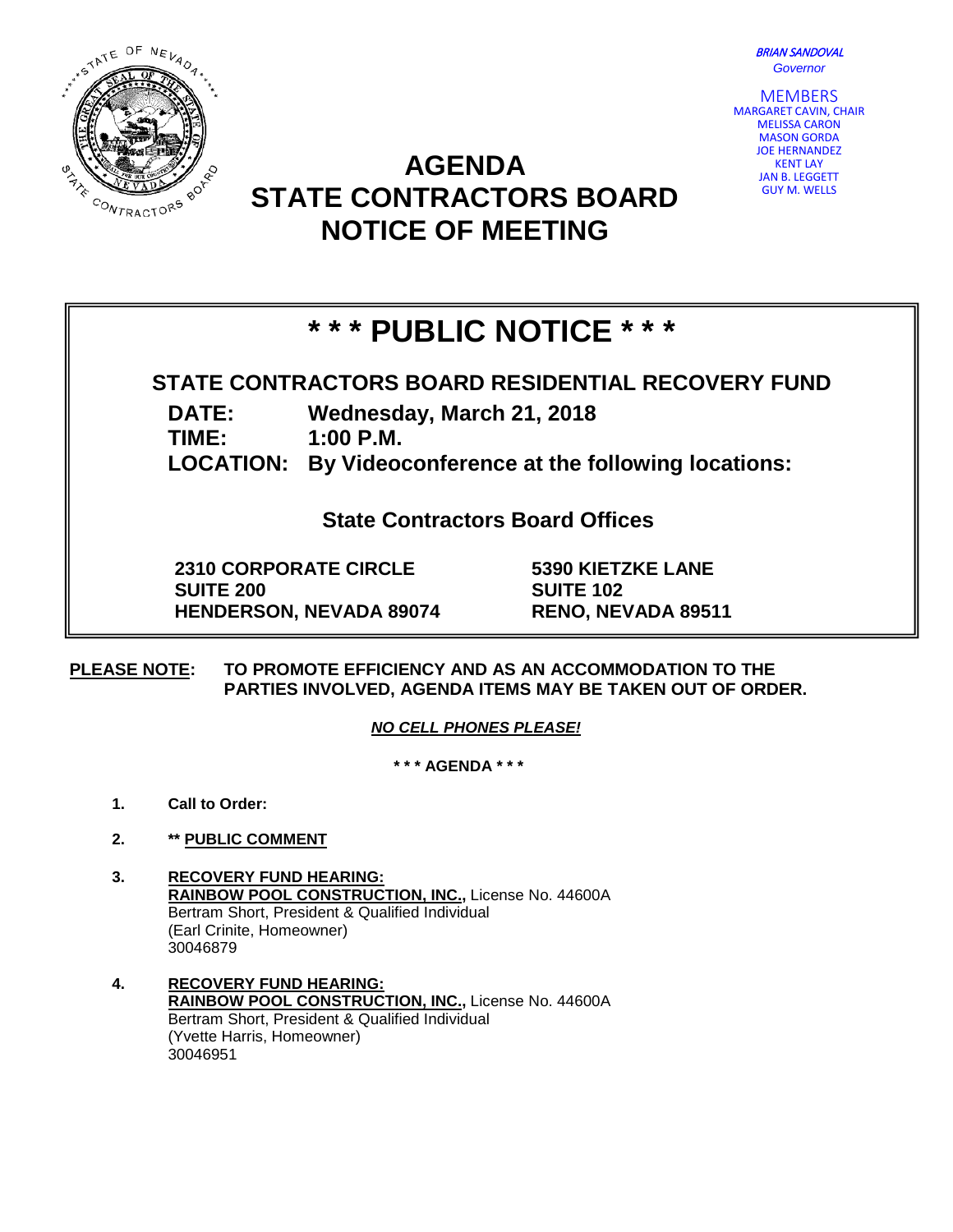- **5. RECOVERY FUND HEARING: RAINBOW POOL CONSTRUCTION, INC.,** License No. 44600A Bertram Short, President & Qualified Individual (Juan & Lina Arevalo, Homeowner) 30047444
- **6. RECOVERY FUND HEARING: EDGE ENTERPRISES, INC.,** License No. 79137 Edward Gardinier, President & Qualified Individual (Edward & Joann Hoffman, Homeowner) 30046881
- **7. RECOVERY FUND HEARING: MOUNTAIN SHADOW LANDSCAPE,** License No. 58571 James Vinton, Owner & Qualified Individual (Debra Olson, Homeowner) 30047372

#### **\*\* PUBLIC COMMENT**

**8.** Adjournment – For Possible Action

#### **\*\* PUBLIC COMMENT**

Comments from the public are accepted at this time on topics not specifically addressed elsewhere on the agenda. The public may comment by signing-in before speaking during the Public Comment section. The board is precluded from discussing or acting on items raised by Public Comment that are not already on the agenda. *Public Comment will be limited to 5 minutes per person at the discretion of the Chairman.*

#### **NOTICES POSTED AT THE FOLLOWING LOCATIONS**

NEVADA STATE CONTRACTORS BOARD – RENO NEVADA STATE CONTRACTORS BOARD – HENDERSON NEVADA STATE CONTRACTORS BOARD INTERNET WEBSITE: [www.nscb.nv.gov](http://www.nscb.nv.gov/) RENO CITY HALL WASHOE COUNTY COURT HOUSE WASHOE COUNTY LIBRARY PASEO VERDE LIBRARY SAWYER STATE BUILDING CLARK COUNTY LIBRARY NEVADA PUBLIC WEBSITE

#### **Please Note:**

1) Persons/facilities desiring copies of the board's agenda must submit their request in writing every six months.

2) With regard to any board meeting, it is possible that an amended notice will be published adding new items to the original agenda. Amended notices will be posted in accordance with the Open Meeting Law: however, they will not be mailed to individuals on the board's mailing list.